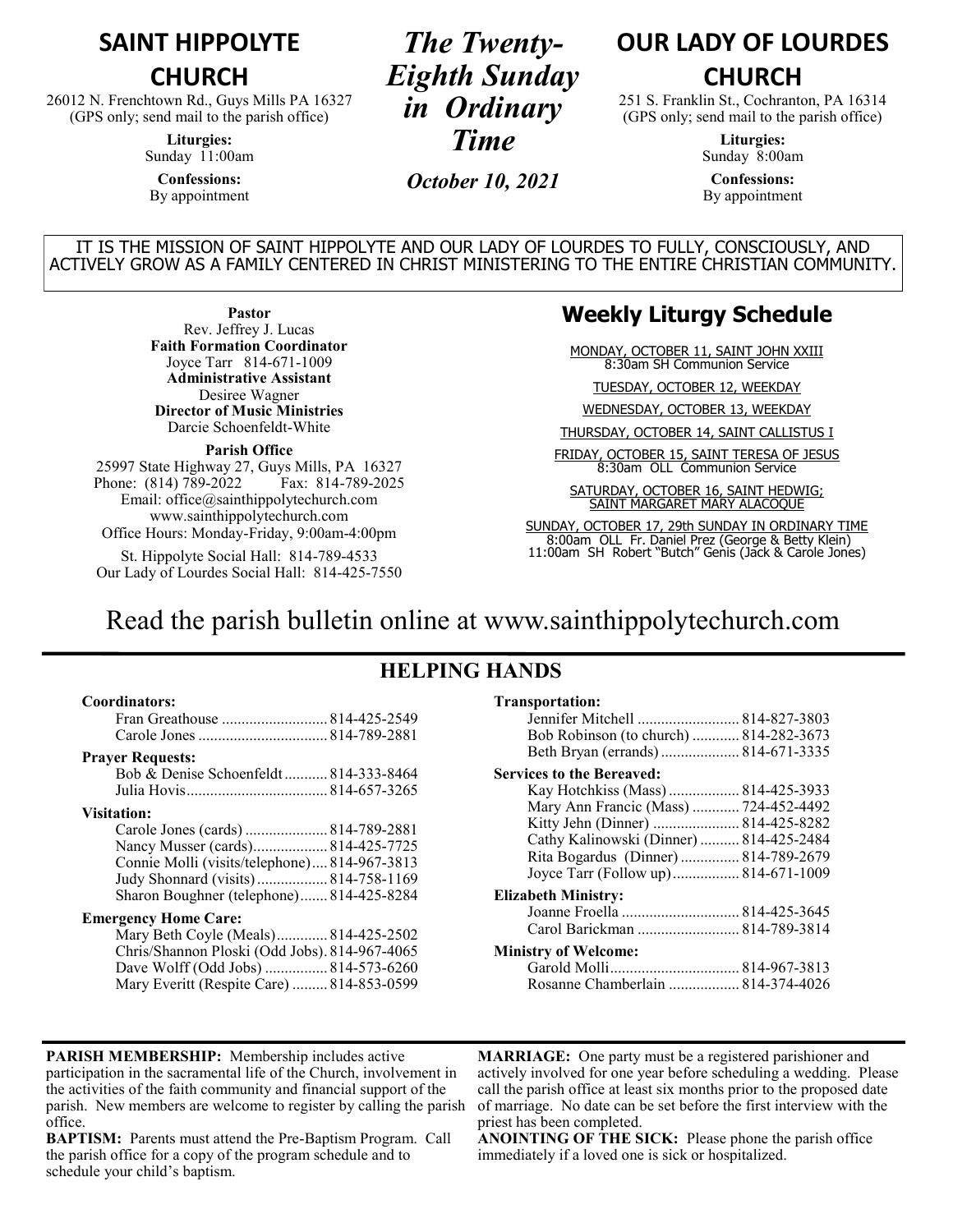## **THE SACRAMENT OF RECONCILIATION**

**(Confession)** is offered at The Epiphany of the Lord Parish, Saint Agatha Church (353 Pine Street, Meadville) on Saturday mornings following the 8:00am Mass and on Saturday afternoons at 3:30pm. To schedule an appointment with Father Jeffrey Lucas or Father Joseph Petrone, call 814-336-1112.

## **EVENTS THIS WEEK**

Today Faith Formation Grades PS-8 Monday 9:15am Small Group Bible Study at SH 7:00pm Family Society meeting at OLL Tuesday 7:00pm Choir at OLL Sunday Faith Formation Grades PS-8 1:00pm Faith Formation Retreat Grades 9-11 at OLL

### **COMING EVENTS**

Oct. 25 Finance Council meeting at Rectory Nov. 6 Reverse Raffle at SH

### **READINGS FOR THE WEEK**

| TODAY:    | Wis 7:7-11/Heb 4:12-13/Mk 10:17-30  |
|-----------|-------------------------------------|
| MONDAY:   | Rom 1:1-7/Lk 11:29-32               |
| TUESDAY:  | Rom 1:16-25/Lk 11:37-41             |
|           | WEDNESDAY: Rom 2:1-11/Lk 11:42-46   |
| THURSDAY: | Rom 3:21-30/Lk 11:47-54             |
| FRIDAY:   | Rom 4:1-8/Lk 12:1-7                 |
| SATURDAY: | Rom 4:13, 16-18/Lk 12:8-12          |
| SUNDAY:   | Is 53:10-11/Heb 4:14-16/Mk 10:35-45 |

### **HAPPY BIRTHDAY**

- Oct. 11: Christopher Kalinowski, Ryan Myers, Olivia Steinbeck
- Oct. 12: Caralynn Barickman, Christian Nichols, Kaitlyn Nichols, David Paul
- Oct. 13: Rosemary Prenatt
- Oct. 14: John Greathouse, Sandra Kalinowski, Evelyn Padlan
- Oct. 15: Gerald Hargenrader
- Oct. 16: Kay Hotchkiss
- Oct. 17: Austin Minnick

## **HAPPY ANNIVERSARY**

Oct. 13: Larry & Carrie Mirage

Oct. 14: Don & Pat Johnson Oct. 15: Bob & Donna Aaron; Mike & Lee Ann Leech

# **QUESTION OF THE WEEK**

*Suggested text for faith sharing: Today's Gospel* **Adults –** How hard is it for you to part with things you treasure? Do your possessions ever stand in the way of having deeper communion with God?

**Youth –** What is your most important possession? How hard would it be for you to give it up?

**Children –** How difficult would it be for you to give something you treasure to someone else who needed it more than you do? lifelongcatechesis.osv.com

# **SACRIFICIAL GIVING**

*Our gifts given in thanksgiving for what we have already received.*

|                          | SН      | OLL     |
|--------------------------|---------|---------|
| Offertory last week:     | \$2,012 | \$1,719 |
| envelopes used:          | 46      | 33      |
| Building Fund last week: | \$647   | \$259   |
| envelopes used:          | 27      |         |

### *Catholic Services Appeal 2021:*

Dio Assessment: \$27,069 # of Gifts/Pledges: 94 Pledged: \$39,265 Received: \$36,560



### **HELPING HANDS PRAYER:**

More precious than gold or silver, O God, more enduring than health and beauty, is the spirit of your wisdom: in her hands, uncounted wealth, in her company, all good gifts! Send this wisdom from your holy heaven that we may hear

and follow the Good Teacher, Jesus, who looks on us with love, and gladly forsake all lesser wealth for the unrivaled treasure of your kingdom. We ask this through Jesus, who is not ashamed to call us brothers and sisters, the high priest who sympathizes with our weakness and intercedes on our behalf, Christ Jesus, who is one with you and the Holy Spirit, God for ever and ever. Amen.

**INTERESTED IN ATTENDING A CURSILLO WEEKEND or NEED MORE INFO?** Pick up a brochure in the church vestibule or call Carl and Kay Hotchkiss at 814-425-3933.

## **LOOKING FOR RESOURCES FOR YOUR FAMILY?**



Discover why families always matter at: http://www.eriercd.org/fam.htm

## **LIKE US ON FACEBOOK:**

Saint Hippolyte/Our Lady of Lourdes Roman Catholic Church



Join the diocesan Facebook page at www.ErieRCD.org

Contact the parish office for bulletin announcements. The deadline for submitting information to be included in the parish bulletin is Monday at noon. To avoid confusion, information should be submitted in writing.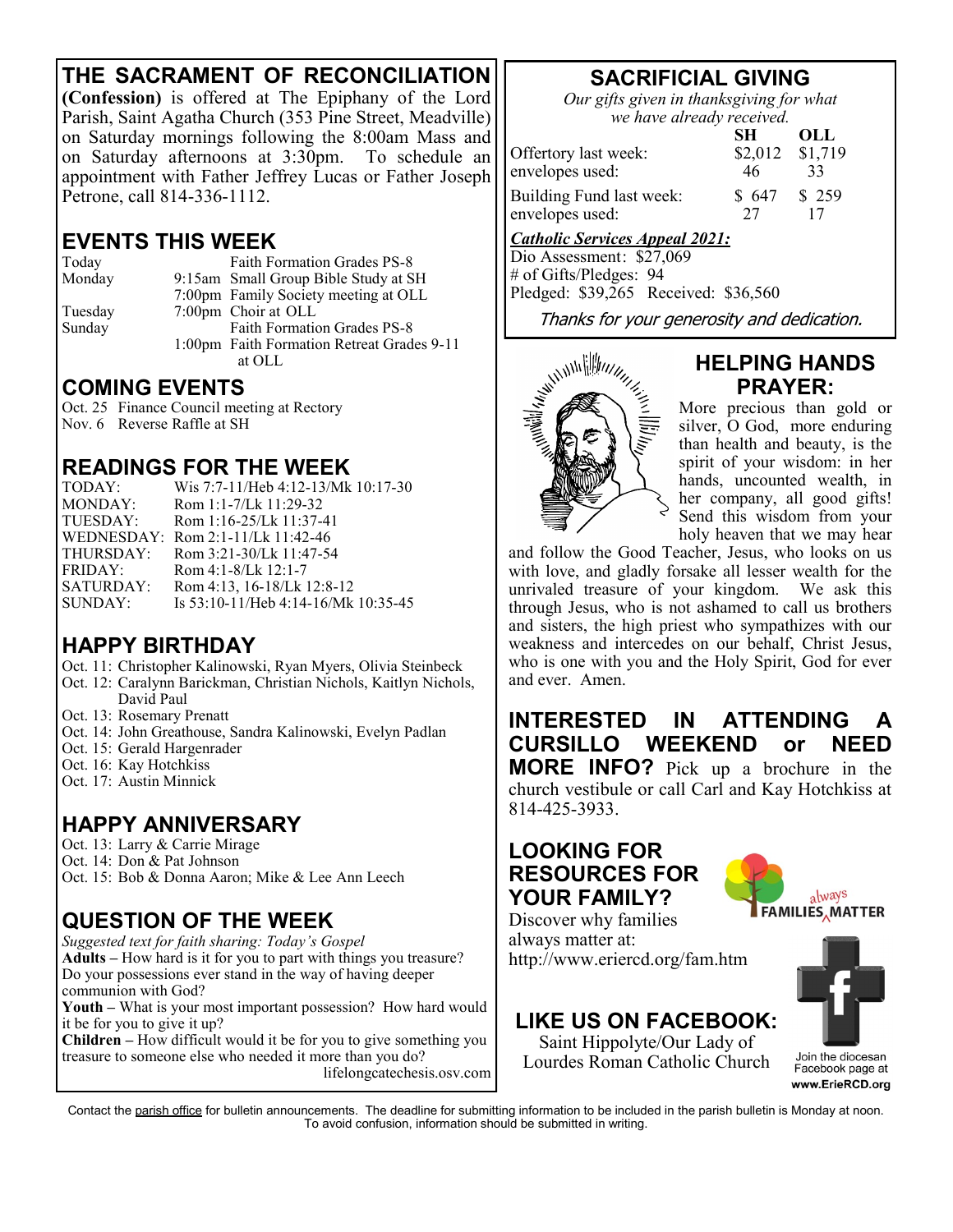**The Family Society** will meet on Monday, October 11 at 7:00pm at Our Lady of Lourdes. All are welcome to attend.

**The Confirmation Journey students (grades 9-11)** are reminded of their retreat next Sunday, October 17 at Our Lady of Lourdes from 1:00pm until 5:00pm.

#### *"Pray, pray very much! Offer prayers and sacrifices constantly to the Most High."—*said Our Lady to the children in Fatima

October 13, 2001, is the  $104<sup>th</sup>$  Anniversary of when our Blessed Mother performed the Miracle of when the "sun danced" in Fatima. She told the children that praying the Rosary daily is the only way we will have world peace. If we wish to save America we need to pray for the conversion of our country. Public Square rosaries are essential to pray for all souls who live here. On Saturday, October  $16<sup>th</sup>$ , beginning at 12:00 noon, we will be holding a Rosary Rally in downtown Cochranton. For more information please contact Fran Greathouse (814- 425-2549).

**We are still in need of many "loser" prizes for the Reverse Raffle.** Some examples of items needed are:

- Gift Cards for gas, restaurants, shopping, movies, haircuts, etc.
- Camping, Hunting or Fishing Items
- Golf Items
- Theme Baskets
- **Family Games**
- Kitchen Gadgets or Small Appliances
- Live Plants or Silk Floral Arrangements
- Holiday Decorations
- Lawn & Garden Items
- Bottles of Wine or other Spirts
- Sweatshirts, Jackets, Hats, T-Shirts
- Tools & Car Care Items
- **Instant Lottery Tickets**
- If you don't like to shop, give us a monetary donation and we'll do the shopping for you!

Please be sure to register your prize when you drop it off in the designated classroom at Saint Hippolyte. (Please read the registration form instructions.) **Please drop off your donations no later than Monday, October 27th (earlier is better). While shopping for "loser" prizes for the Reverse Raffle,** please keep in mind that you can purchase gift cards to a variety of restaurants and local businesses through the ShopWithScrip Loaves & Fishes program which benefits Seton Catholic School (and helps with the tuition for our parishioner Emma Sutton). Purchase gift cards directly from Emma's dad, Darin, who is a member of the SH Choir. You may also shop online at ShopWithScrip.com and set up an account, entering Seton Catholic School and Emma Sutton when prompted for an organization and student to support. The enrollment code for Seton is EEL4CBL413748.

![](_page_2_Picture_20.jpeg)

"Go Make a Difference" is a song we sing on occasion at Mass. Written by Steve Angrisano and Tom Tomaszek, the lyrics tell us

how we can make a difference by our actions; how we are called to go forth and make it happen in our world. (Mt.28:19)

We continually ask our Confirmation Journey students to do service for our church, family and community. Our Parish is dependent on people volunteering for many of our activities, such as

- Working at various church dinners such as the Strawberry Festival, the Ham or Chicken Dinner, Funeral Dinners, Dinner for Reverse Raffle, the French Dinner
- Volunteering at the Family Society's food booth at the Cochranton Community Fair
- Volunteering as a catechist for our Faith Formation students and RCIA candidates
- Participating in our parish organizations: Le Nom du Pere Society and Our Lady of Lourdes Family Society
- Cleaning the church at Saint Hippolyte
- Volunteering to lead the Rosary before the Masses on Sunday mornings and following the Monday and Friday Communion Services.
- Volunteering to do all the functions of Helping Hands: Sending Cards, Visitations, Emergency Home Care, Transportation, Services to the Bereaved, Ministry of Welcome, Elizabeth Ministry, Prayer requests for the prayer chain
- Snow shoveling
- Helping with the Community Garden at Our Lady of Lourdes
- Keeping up with the grounds and flower gardens
- Stuffing envelopes for mailings

We are always in need of volunteers to make our Parish continue to function as we have in the past. If you are willing to assist us in any way please volunteer by calling the parish office or those listed on the front of the bulletin to offer your help. And always remember

#### **YOU CAN MAKE A DIFFERENCE IN THE WORLD**